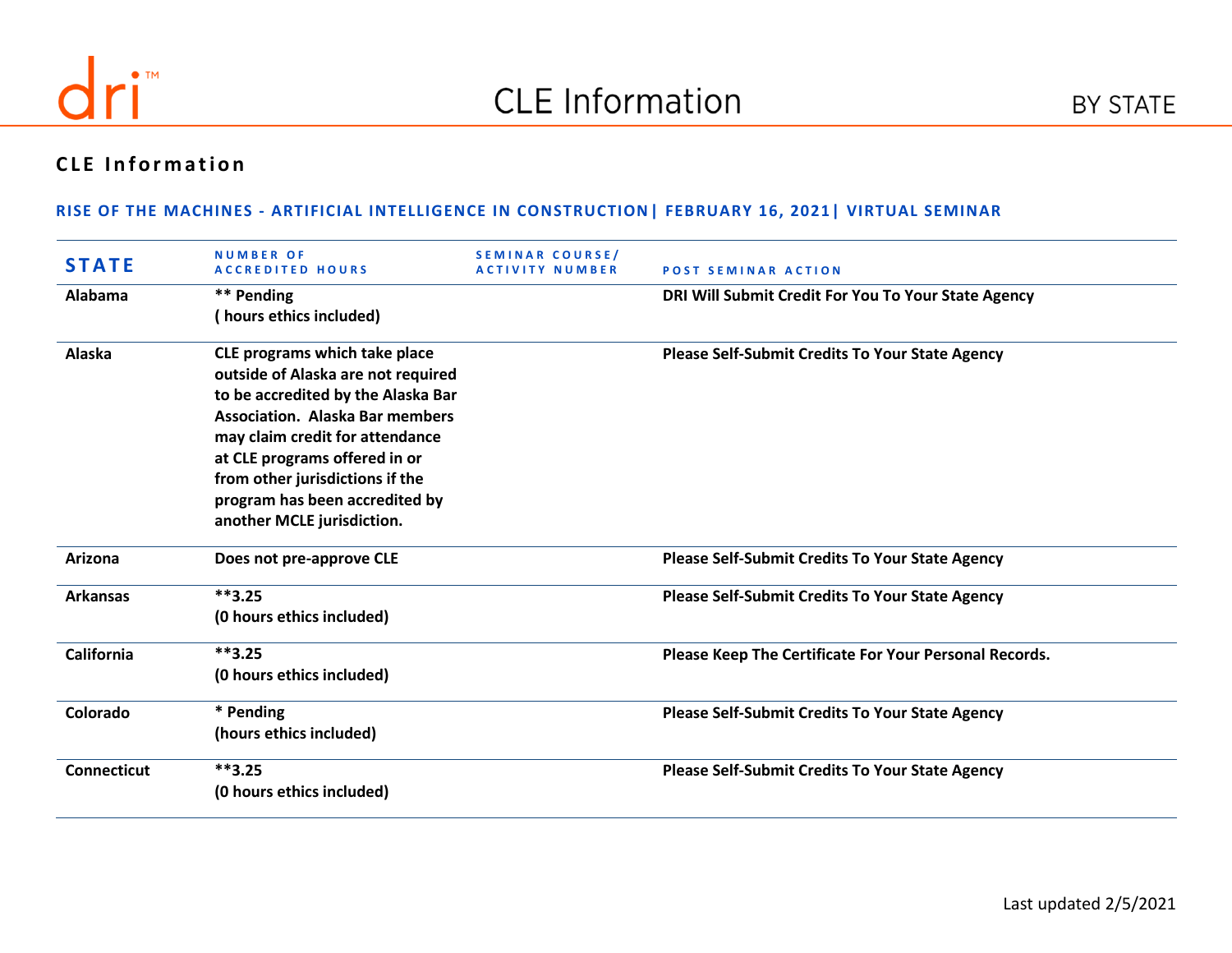| <b>STATE</b>    | <b>NUMBER OF</b><br><b>ACCREDITED HOURS</b> | SEMINAR COURSE/<br><b>ACTIVITY NUMBER</b> | <b>POST SEMINAR ACTION</b>                                                                                                    |
|-----------------|---------------------------------------------|-------------------------------------------|-------------------------------------------------------------------------------------------------------------------------------|
| <b>Delaware</b> | * Pending<br>(hours ethics included)        |                                           | DRI Will Submit Credit For You To Your State Agency                                                                           |
| <b>Florida</b>  | * Pending<br>(hours ethics included)        |                                           | <b>Please Self-Submit Credits To Your State Agency</b>                                                                        |
| Georgia         | $** 3.00$<br>(0 hours ethics included)      |                                           | <b>Please Self-Submit Credits To Your State Agency</b>                                                                        |
| Hawaii          | <b>DOES NOT Pre-APPROVE*</b>                |                                           | Attorneys will need to apply directly to the state. The fee for the<br>application is \$5.00 per credit hour. http://hsba.org |
| Idaho           | * Pending<br>(hours ethics included)        |                                           | DRI Will Submit Credit For You To Your State Agency                                                                           |
| <b>Illinois</b> | $***3.25$<br>(0 hours ethics included)      |                                           | Please Keep The Certificate For Your Personal Records.                                                                        |
| Indiana         | $*3.30$<br>(0 hours ethics included)        |                                           | DRI Will Submit Credit For You To Your State Agency                                                                           |
| lowa            | $*3.25$<br>(0 hours ethics included)        | 359748                                    | Please Self-Submit Credits To Your State Agency                                                                               |
| <b>Kansas</b>   | $*3.50$<br>(0 hours ethics included)        |                                           | <b>Please Self-Submit Credits To Your State Agency</b>                                                                        |
| Kentucky        | $*3.25$<br>(0 hour ethics included)         | 226798                                    | <b>Please Self-Submit Credits To Your State Agency</b>                                                                        |
| Louisiana       | $*3.25$<br>(0 hours ethics included)        |                                           | DRI Will Submit Credit For You To Your State Agency                                                                           |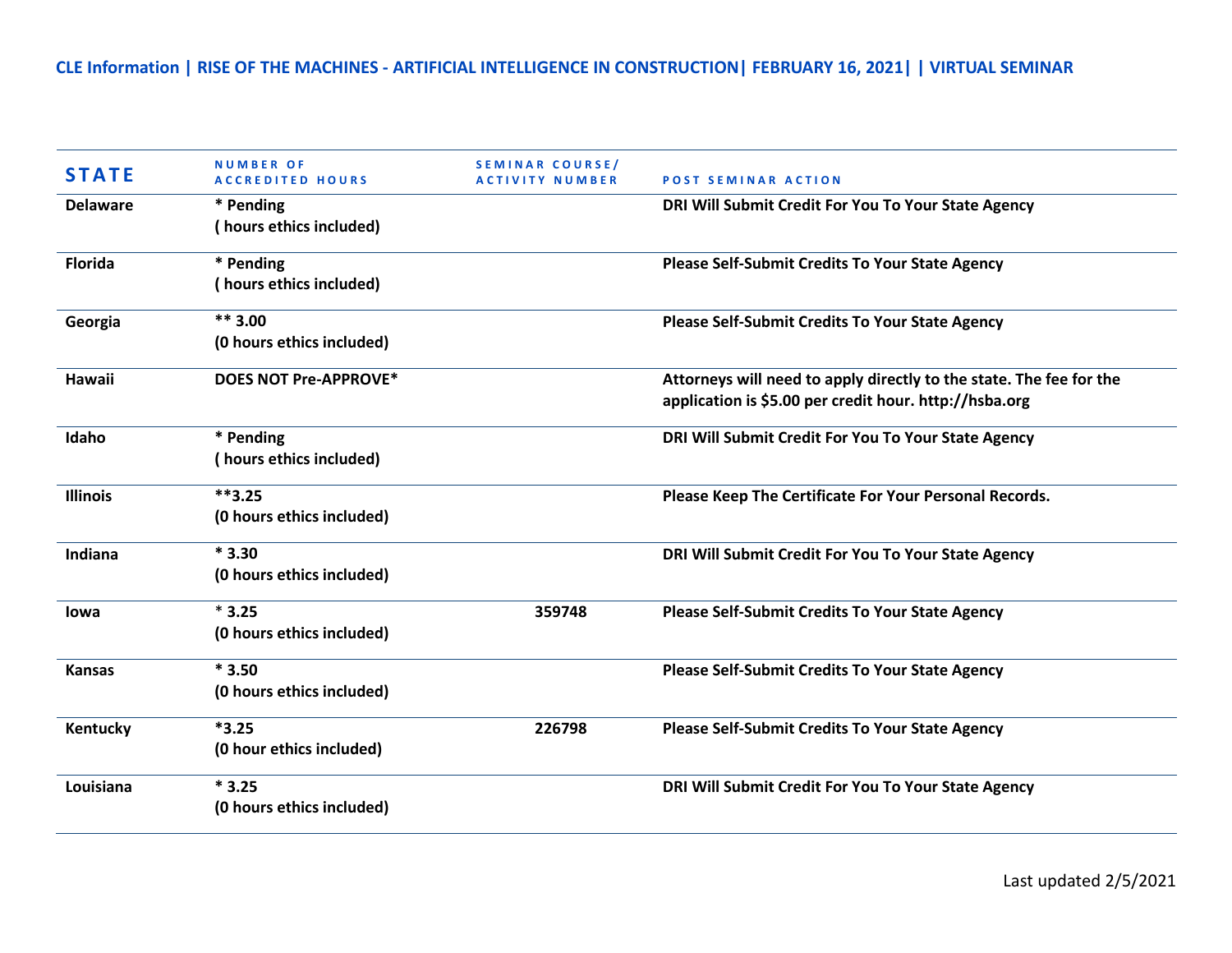| <b>STATE</b>         | <b>NUMBER OF</b><br><b>ACCREDITED HOURS</b>                                                                                                                                                                     | <b>SEMINAR COURSE/</b><br><b>ACTIVITY NUMBER</b> | <b>POST SEMINAR ACTION</b>                             |
|----------------------|-----------------------------------------------------------------------------------------------------------------------------------------------------------------------------------------------------------------|--------------------------------------------------|--------------------------------------------------------|
| <b>Maine</b>         | $*3.25$<br>(0 hour ethics included)                                                                                                                                                                             | 058298                                           | <b>Please Self-Submit Credits To Your State Agency</b> |
| <b>Minnesota</b>     | $*3.25$<br>(0 hours ethics included)                                                                                                                                                                            | 340043                                           | <b>Please Self-Submit Credits To Your State Agency</b> |
| <b>Mississippi</b>   | * Pending<br>(hours ethics included)                                                                                                                                                                            |                                                  | <b>Please Self-Submit Credits To Your State Agency</b> |
| <b>Missouri</b>      | $*4.00$<br>(0 hour ethics included)                                                                                                                                                                             |                                                  | <b>Please Self-Submit Credits To Your State Agency</b> |
| <b>Montana</b>       | $*3.25$<br>(0 hour ethics included)                                                                                                                                                                             |                                                  | <b>Please Self-Submit Credits To Your State Agency</b> |
| Nebraska             | $*3.32$<br>(0 hours ethics included)                                                                                                                                                                            | 206825                                           | DRI Will Submit Credit For You To Your State Agency    |
| <b>Nevada</b>        | ** NV only grants credit after the<br>individual NV attorney has<br>submitted the General Certificate<br>of Attendance to the Nevada<br><b>Board of CLE.</b>                                                    |                                                  | <b>Please Self-Submit Credits To Your State Agency</b> |
| <b>New Hampshire</b> | As of the new reporting year<br>starting July 1, 2014, attorneys<br>will be reporting their own<br>attendance to programs on a new<br>online system. There will no<br>longer be sponsor accreditation in<br>NH. |                                                  | DRI Will Submit Credit For You To Your State Agency    |

Last updated 2/5/2021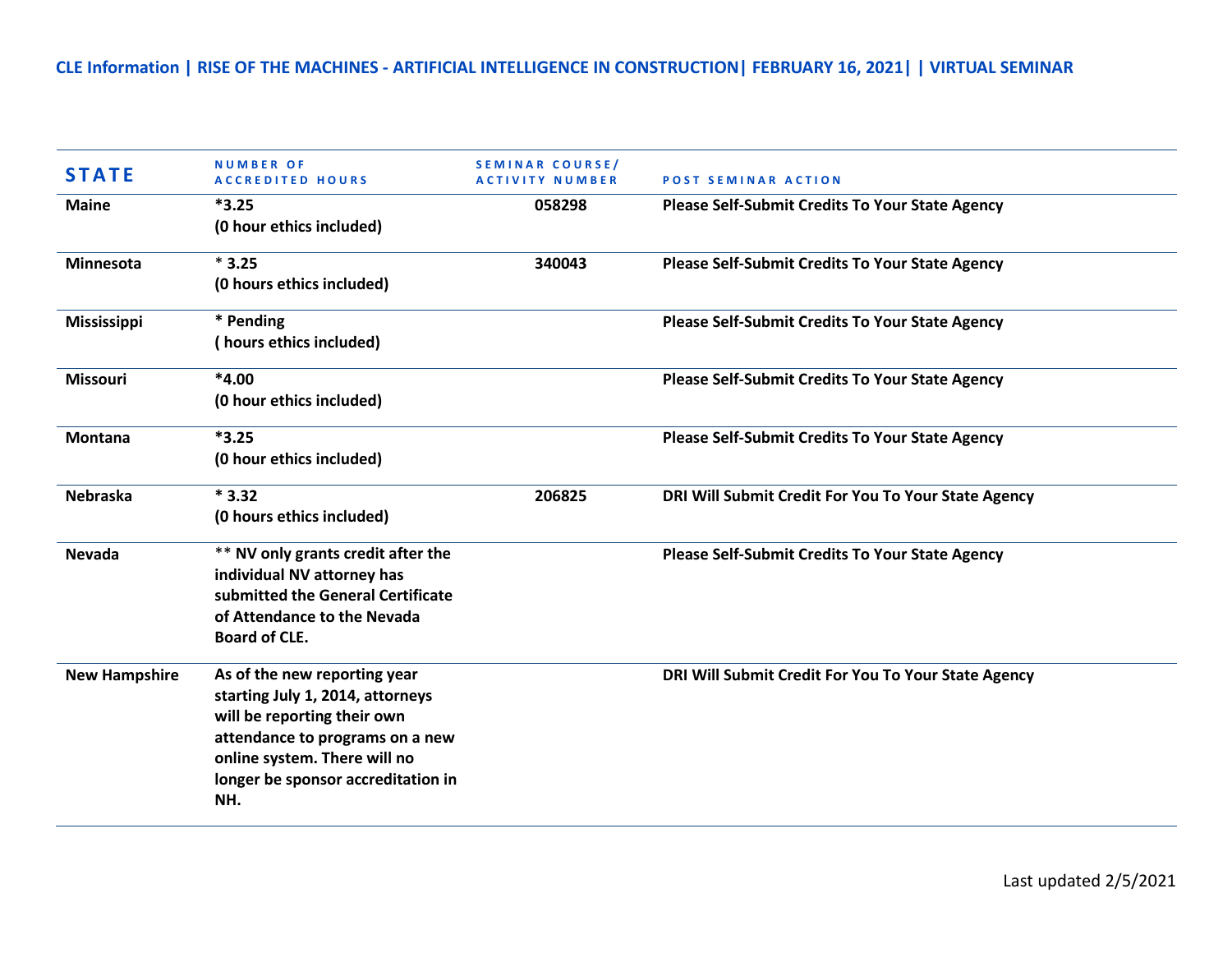| <b>STATE</b>          | NUMBER OF<br><b>ACCREDITED HOURS</b> | <b>SEMINAR COURSE/</b><br><b>ACTIVITY NUMBER</b> | <b>POST SEMINAR ACTION</b>                             |
|-----------------------|--------------------------------------|--------------------------------------------------|--------------------------------------------------------|
| <b>New Jersey</b>     | $*4.00$<br>(0 hours ethics included) |                                                  | Please Keep The Certificate For Your Personal Records. |
|                       |                                      |                                                  |                                                        |
| <b>New Mexico</b>     | $***3.25$                            |                                                  | DRI Will Submit Credit For You To Your State Agency    |
|                       | (0 hours ethics included)            |                                                  |                                                        |
| New York+             | $***3.00$                            |                                                  | Please Keep The Certificate For Your Personal Records. |
|                       | (0 hours ethics included)            |                                                  |                                                        |
|                       | <b>Under NY's "Approved</b>          |                                                  |                                                        |
|                       | Jurisdiction" Policy. California     |                                                  |                                                        |
|                       | being an Approved Jurisdiction.      |                                                  |                                                        |
| <b>North Carolina</b> | ** Pending                           |                                                  | <b>Please Self-Submit Credits To Your State Agency</b> |
|                       | (hour ethics included)               |                                                  |                                                        |
| <b>North Dakota</b>   | $*3.25$                              |                                                  | DRI Will Submit Credit For You To Your State Agency    |
|                       | (0 hour ethics included)             |                                                  |                                                        |
| Ohio                  | $*3.25$                              |                                                  | DRI Will Submit Credit For You To Your State Agency    |
|                       | (0 hours professional conduct        |                                                  |                                                        |
|                       | included)                            |                                                  |                                                        |
| Oklahoma              | * Pending                            |                                                  | DRI Will Submit Credit For You To Your State Agency    |
|                       | (hours ethics included)              |                                                  |                                                        |
| Oregon                | * Pending                            |                                                  | DRI Will Submit Credit For You To Your State Agency    |
|                       | (hours ethics included)              |                                                  |                                                        |
| Pennsylvania          | $*3.00$                              |                                                  | DRI Will Submit Credit For You To Your State Agency    |
|                       | (0 hours ethics included)            |                                                  |                                                        |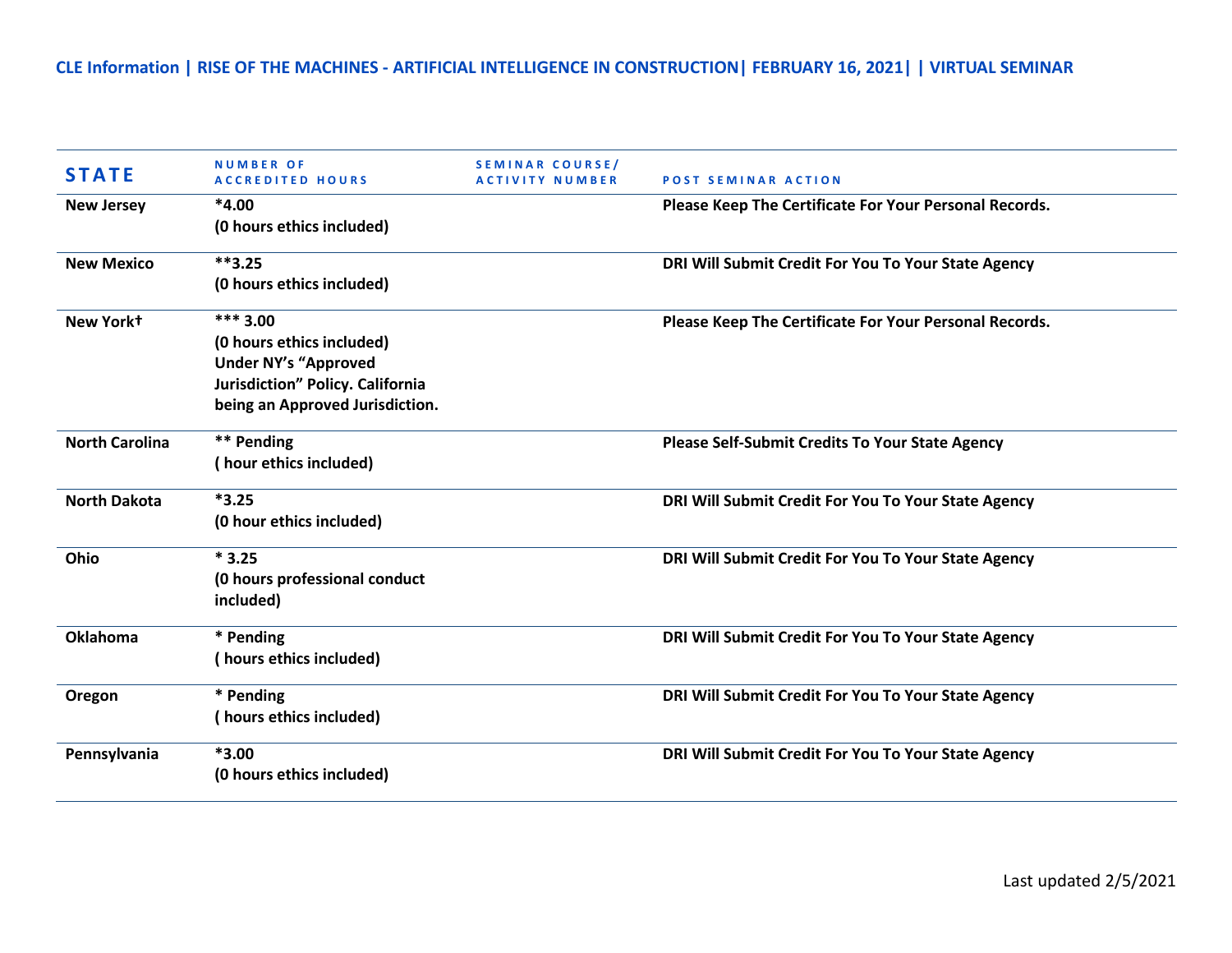| <b>STATE</b>          | <b>NUMBER OF</b><br><b>ACCREDITED HOURS</b>                                                                                                                                 | <b>SEMINAR COURSE/</b><br><b>ACTIVITY NUMBER</b> | <b>POST SEMINAR ACTION</b>                             |
|-----------------------|-----------------------------------------------------------------------------------------------------------------------------------------------------------------------------|--------------------------------------------------|--------------------------------------------------------|
| <b>Rhode Island</b>   | $*3.50$<br>(0 hours ethics included)                                                                                                                                        |                                                  | DRI Will Submit Credit For You To Your State Agency    |
| <b>South Carolina</b> | $*3.25$<br>(0 hours ethics included)                                                                                                                                        | 213465ADO                                        | <b>Please Self-Submit Credits To Your State Agency</b> |
| <b>Tennessee</b>      | * Pending<br>(hours dual credit included)                                                                                                                                   |                                                  | DRI Will Submit Credit For You To Your State Agency    |
| <b>Texas</b>          | $**$ 3.25<br>(0 hours ethics included)                                                                                                                                      | 174110873                                        | DRI Will Submit Credit For You To Your State Agency    |
| Utah                  | * Pending<br>(hours ethics included)                                                                                                                                        |                                                  | DRI Will Submit Credit For You To Your State Agency    |
| Vermont               | $***3.25$<br>(hours ethics included)                                                                                                                                        |                                                  | Please Keep The Certificate For Your Personal Records. |
| Virginia              | * Pending<br>(hours ethics included)                                                                                                                                        |                                                  | <b>Please Self-Submit Credits To Your State Agency</b> |
| Washington            | $*3.25$<br>(0 hours ethics included)<br>(0.25 Nexus credits included.<br><b>Opening session on Trends in AI</b><br>directly applicable to lawyers<br>attending this event.) |                                                  | <b>Please Self-Submit Credits To Your State Agency</b> |
| <b>West Virginia</b>  | $*4.00$<br>(0 hours ethics included)                                                                                                                                        |                                                  | DRI Will Submit Credit For You To Your State Agency    |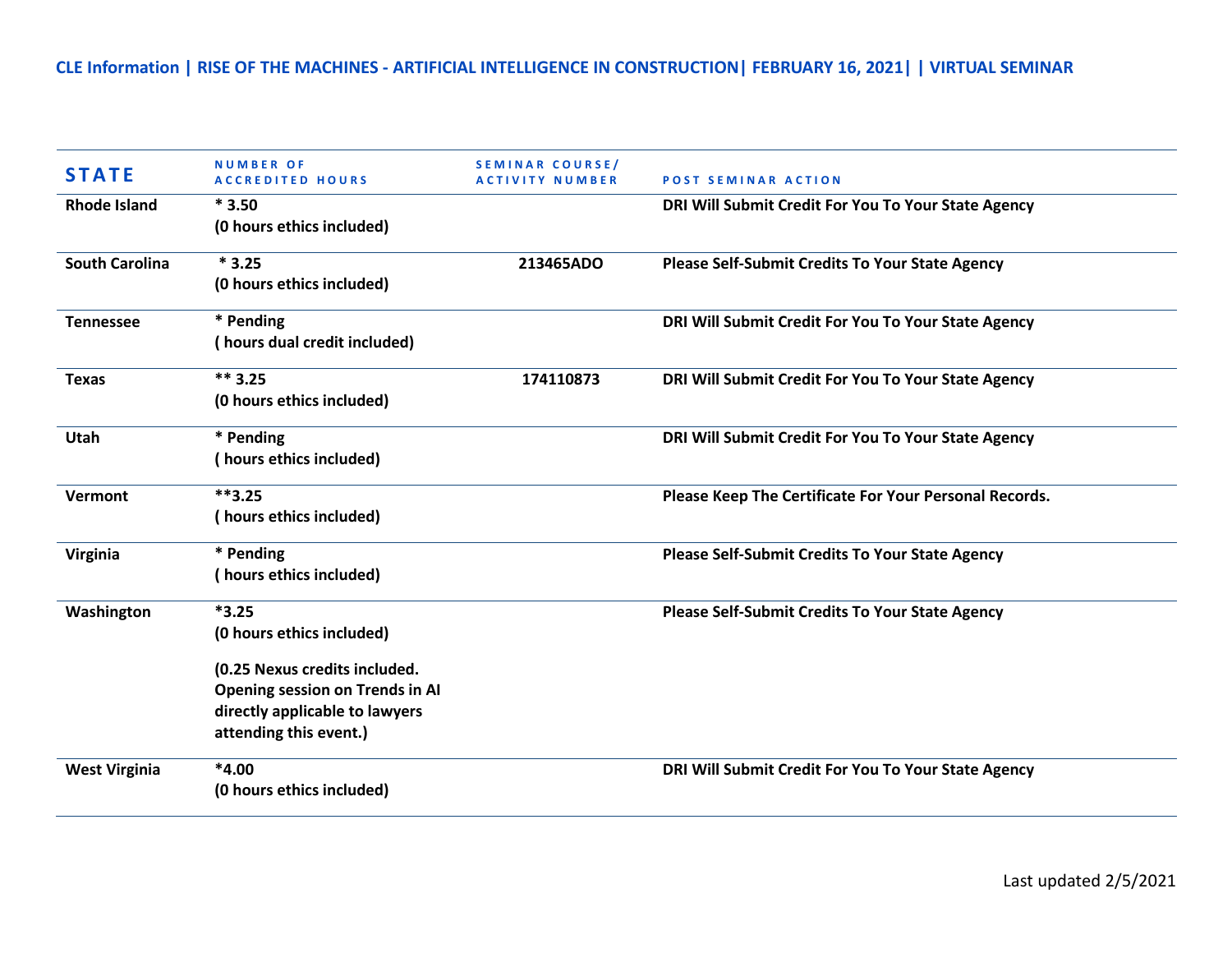| <b>STATE</b>                  | <b>NUMBER OF</b><br><b>ACCREDITED HOURS</b>                                                                                                                 | SEMINAR COURSE/<br><b>ACTIVITY NUMBER</b> | <b>POST SEMINAR ACTION</b>                                                                            |
|-------------------------------|-------------------------------------------------------------------------------------------------------------------------------------------------------------|-------------------------------------------|-------------------------------------------------------------------------------------------------------|
| <b>Wisconsin</b>              | $*3.50$<br>(0 hours ethics and professional<br>responsibility included)                                                                                     |                                           | <b>Please Self-Submit Credits To Your State Agency</b>                                                |
| <b>Wyoming</b>                | * Pending<br>hours ethics included)                                                                                                                         |                                           | <b>Please Self-Submit Credits To Your State Agency</b>                                                |
| <b>British Columbia</b>       | *Pending<br>hours ethics included)                                                                                                                          |                                           | <b>Please Self-Submit Credits To Your Province</b>                                                    |
| <b><i><u>†Ontario</u></i></b> | *Pending                                                                                                                                                    |                                           | <b>Please Self-Submit Credits To Your Province</b>                                                    |
| Nova Scotia                   | The Society will not be accrediting<br>programs. Instead, lawyers are<br>free to choose education that is<br>the most relevant to their practice<br>of law. |                                           | Lawyers must record these activities in their CPD Log, forming part of<br>their Annual Lawyer Report. |

\* Calculated by accrediting agency.

\*\* DRI calculated based upon one credit for every 60 minutes.

\*\*\* DRI calculated based upon one credit for every 50 minutes.

† For NY—this course is transitional in nature and appropriate for newly admitted attorneys. Under New York's Approved Jurisdiction policy, so long as certain requirements are satisfied, New York attorneys may count towards their New York CLE requirement credit earned through participation in outof-state programs accredited by a New York Approved Jurisdiction. The policy applies to both traditional live classroom-format courses and to nontraditional format courses (online, DVD, teleconference, etc.). Check<http://www.nycourts.gov/attorneys/cle/approvedjurisdictions.shtml> to see a list of NY approved jurisdictions.